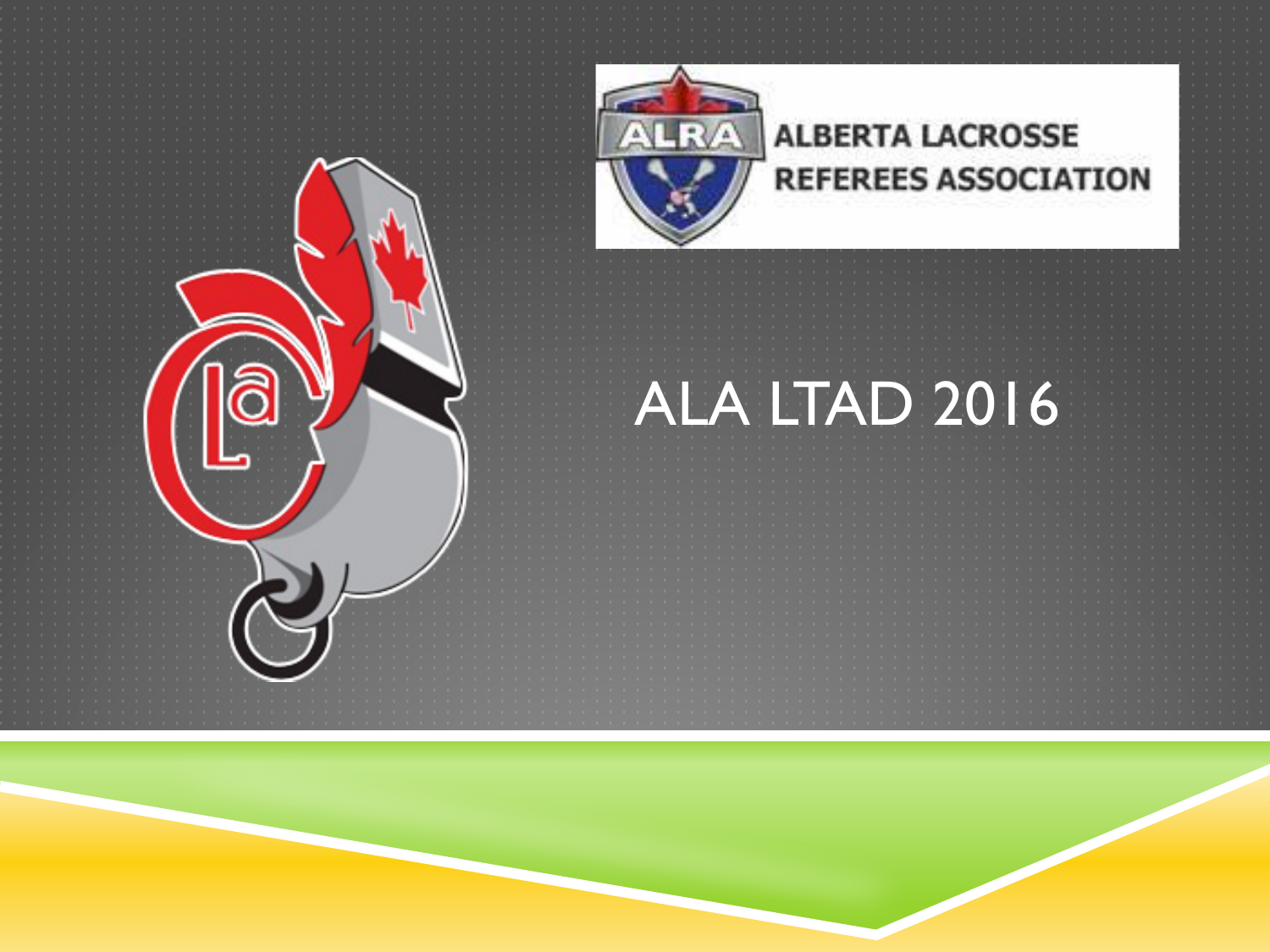#### LONG TERM ATHLETE DEVELOPMENT (LTAD)

- What is it?
	- Modified game formats to promote athlete participation and success
- Results in different rules for different levels
- ALA does not use only the LTAD
	- Combination of CLA Appendixes and Alberta specific rules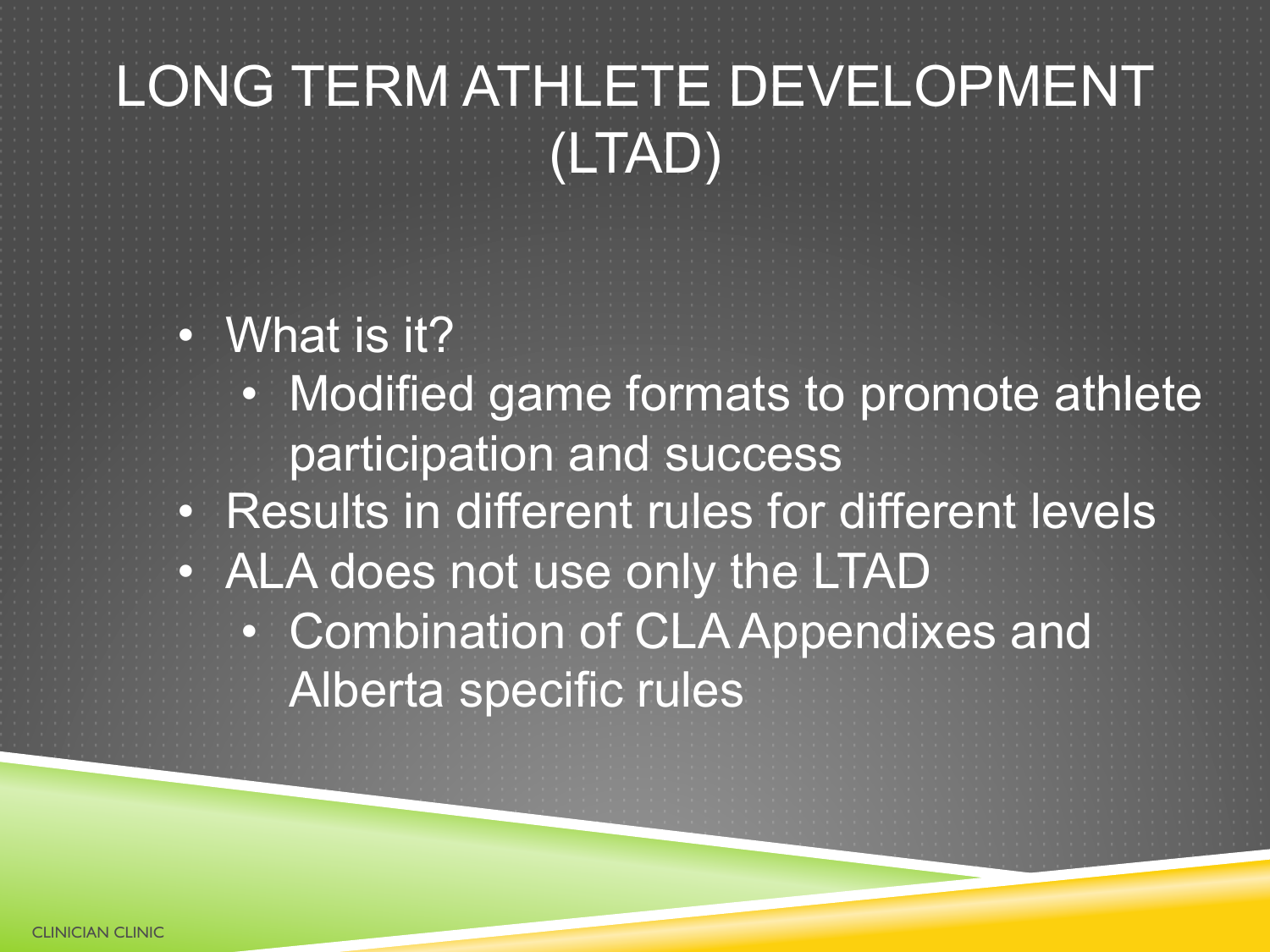#### LONG TERM ATHLETE DEVELOPMENT (LTAD)

• Levels with Rules Falling Under the ALA LTAD

• Tyke • Novice Boys • Novice Girls • Peewee Girls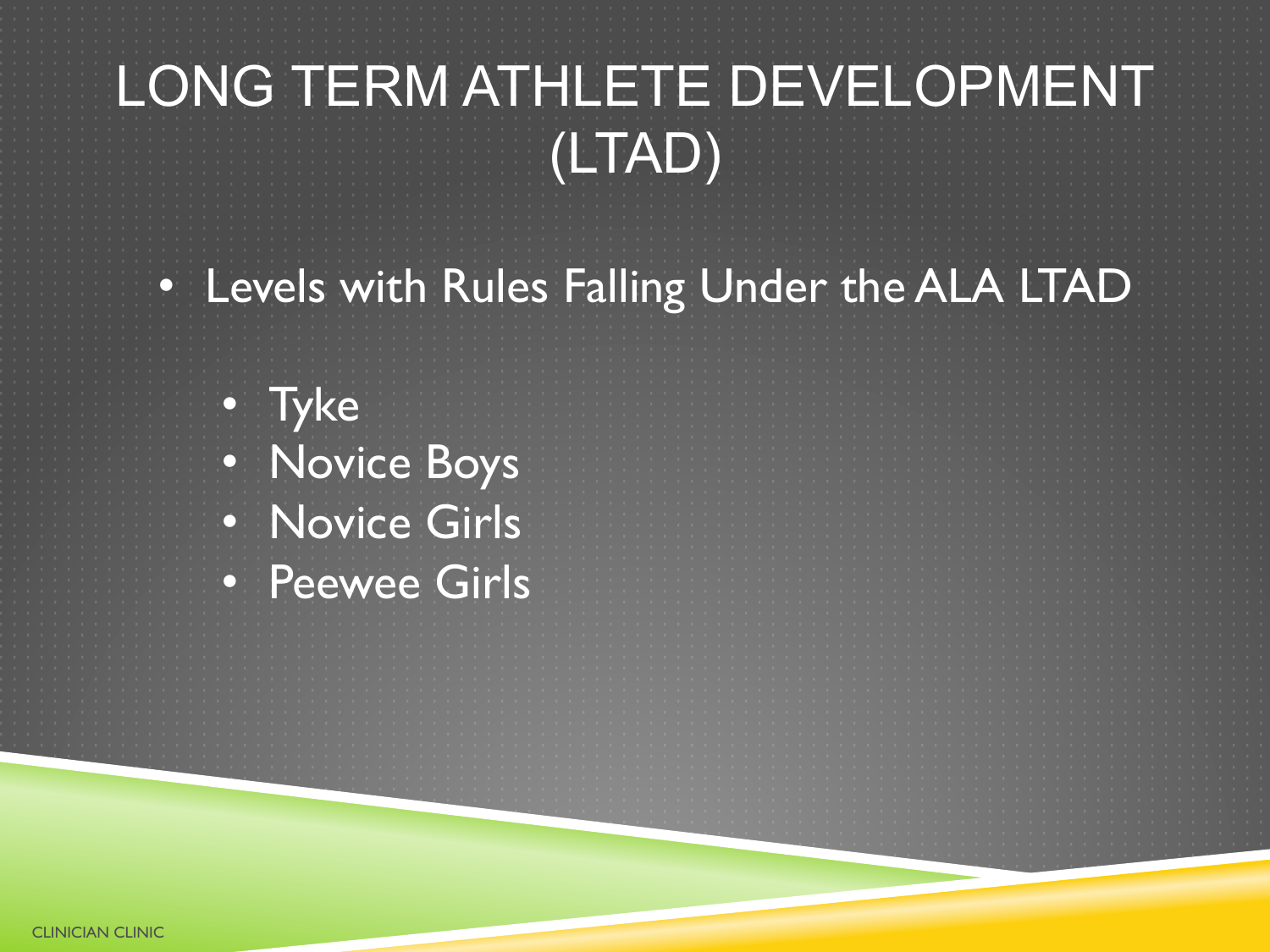• Time Allotment

- 30 minute skill training
- 30 minute game
	- 3-minute straight-time "shifts" timed by minor officials
	- Changing "on the fly" is only permitted for injury
- 3x3 CLA Approved Nets
- No Score is Displayed
- Contact
	- Place and push
- No Time-Served Penalties
	- Still carry out penalty procedure
		- Inform player what was done wrong, award non-offending team possession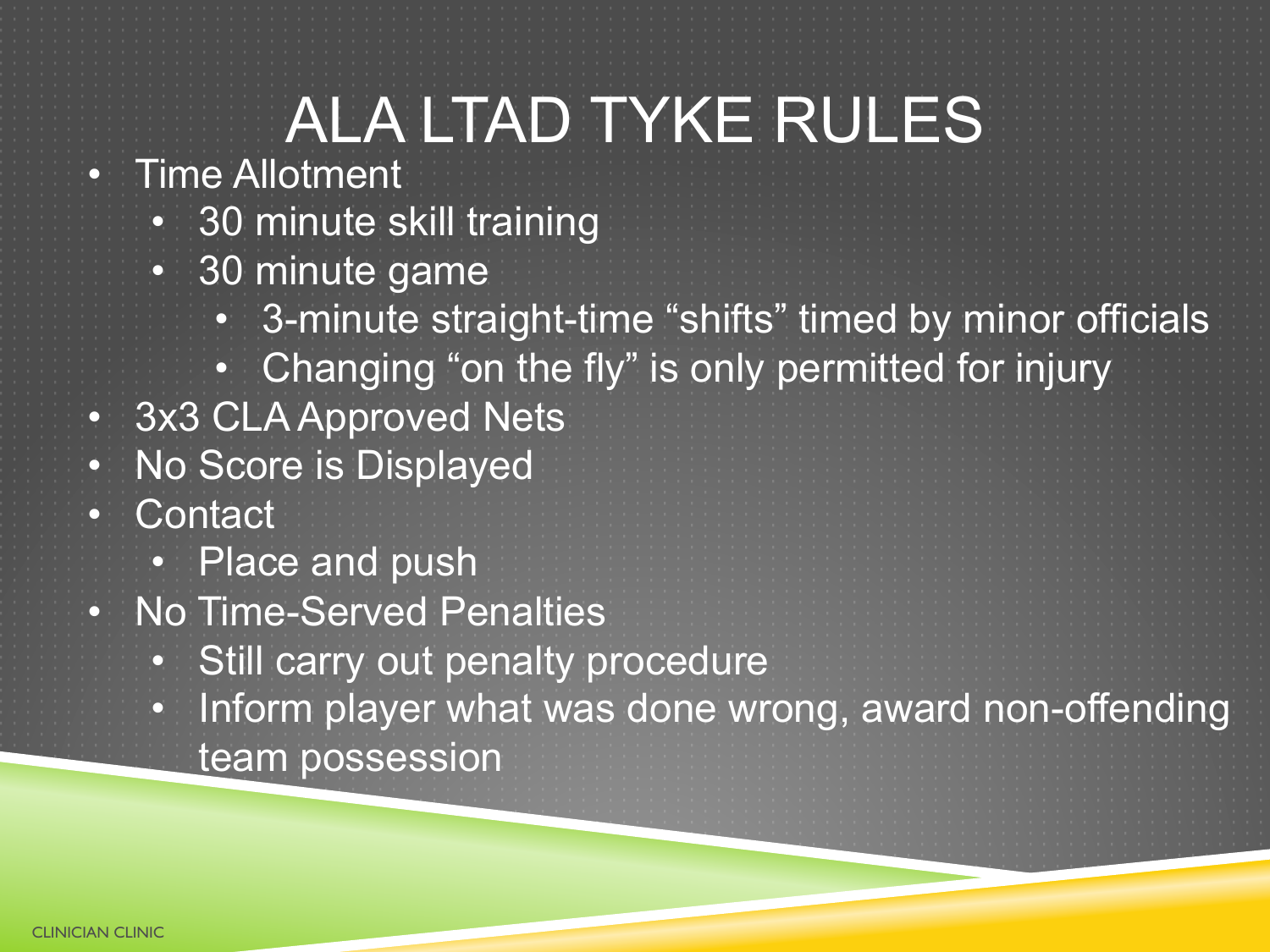- Players who repeatedly commit rules violations during one shift may be sent to their bench for the remainder of that shift with a substitute from the bench permitted
- Full Length of the Floor
- Real Lacrosse Balls
- Fall Back Rule
	- Applies anytime the goalie has the ball,
		- Awarded possession or a save
	- Goalie MUST pass the ball in the air to a team mate OUTSIDE of the 24' circle.
	- Rolling the ball to a teammate is NOT allowed.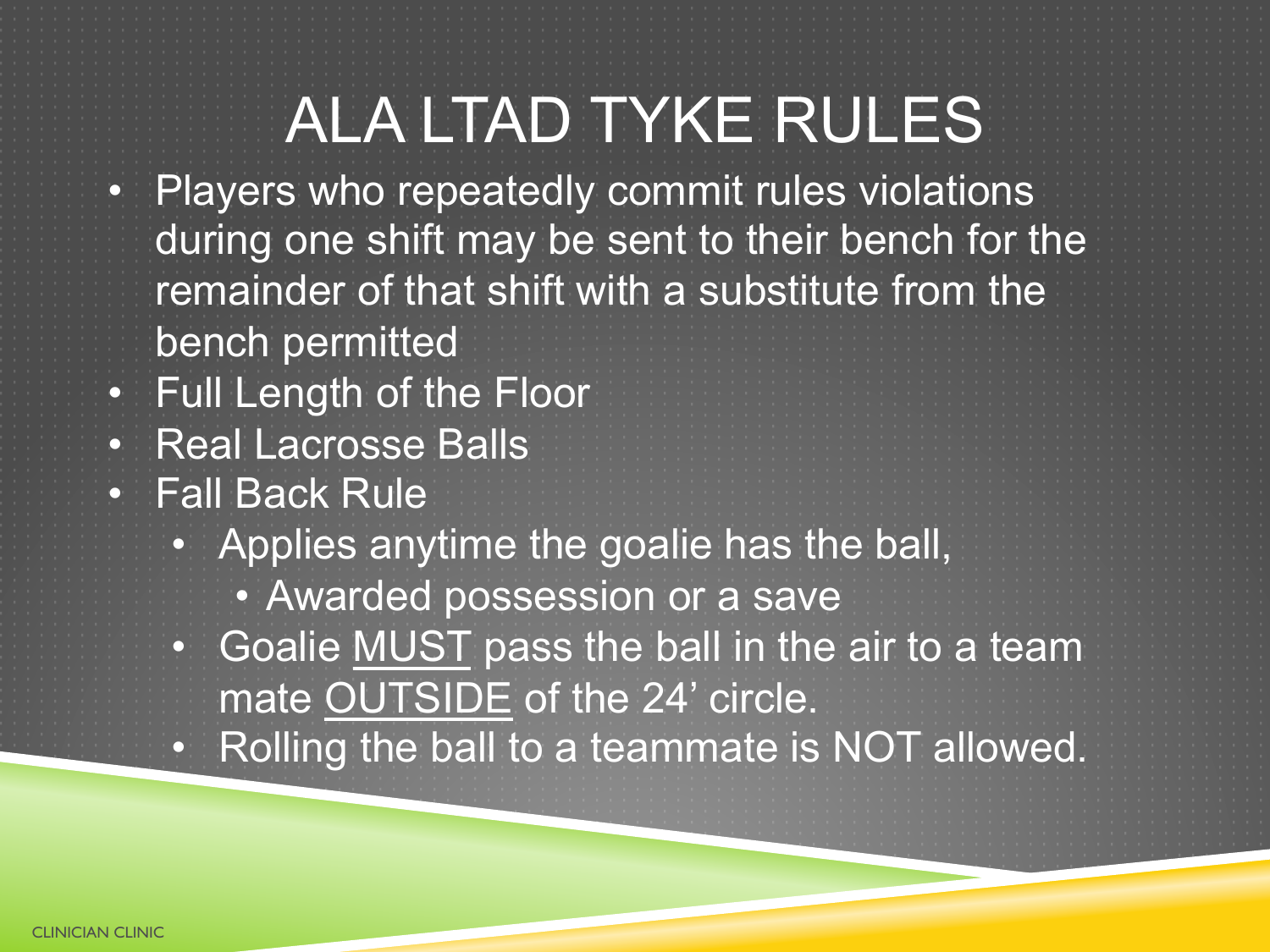#### • Fall Back Rule Continued

- The DEFENSIVE players must retreat past the restraining line (or if in an arena without one, a line otherwise indicated to coaches prior to the start of the game)
- If there is a mistake blow the whistle and have the goalie redo it.
- All defensive players must tag up outside the attacking zone, before re-entering the zone
- Similar to an offside in hockey
- If the defensive team fails to "fall back," blow the whistle to stop play, award possession to the goalie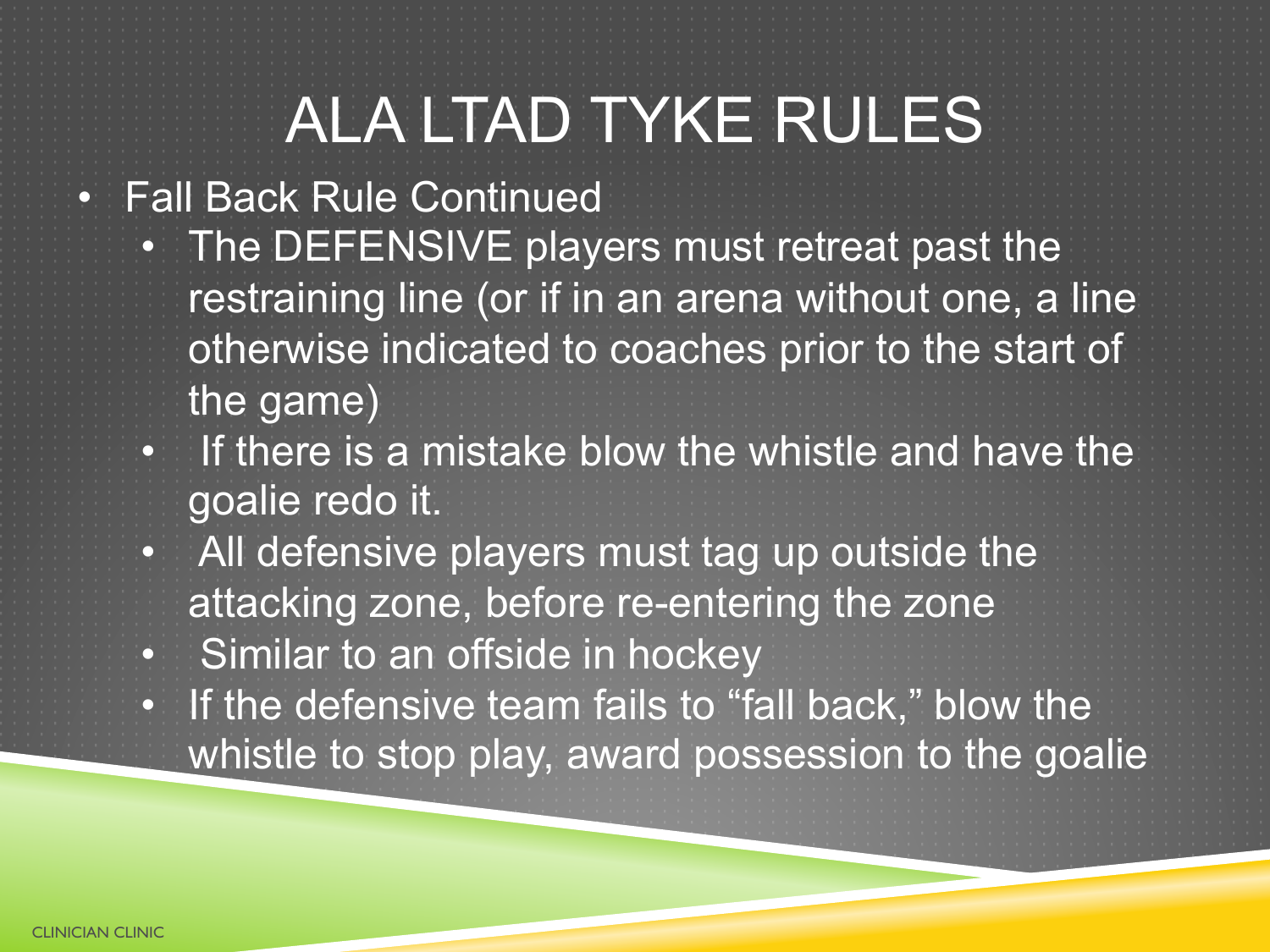- Fall Back Rule Continued
- Ensure all defensive players are on the other side of the retraining line before blowing play in again after failure to clear the zone. • End of Shifts
	- When the buzzer sounds to end the 3-minute shift, blow the play dead, and award the ball to the goalie of the team in possession
		- Regardless of where the ball was on the floor
- After goals
	- Award the ball to the goalkeeper who was scored on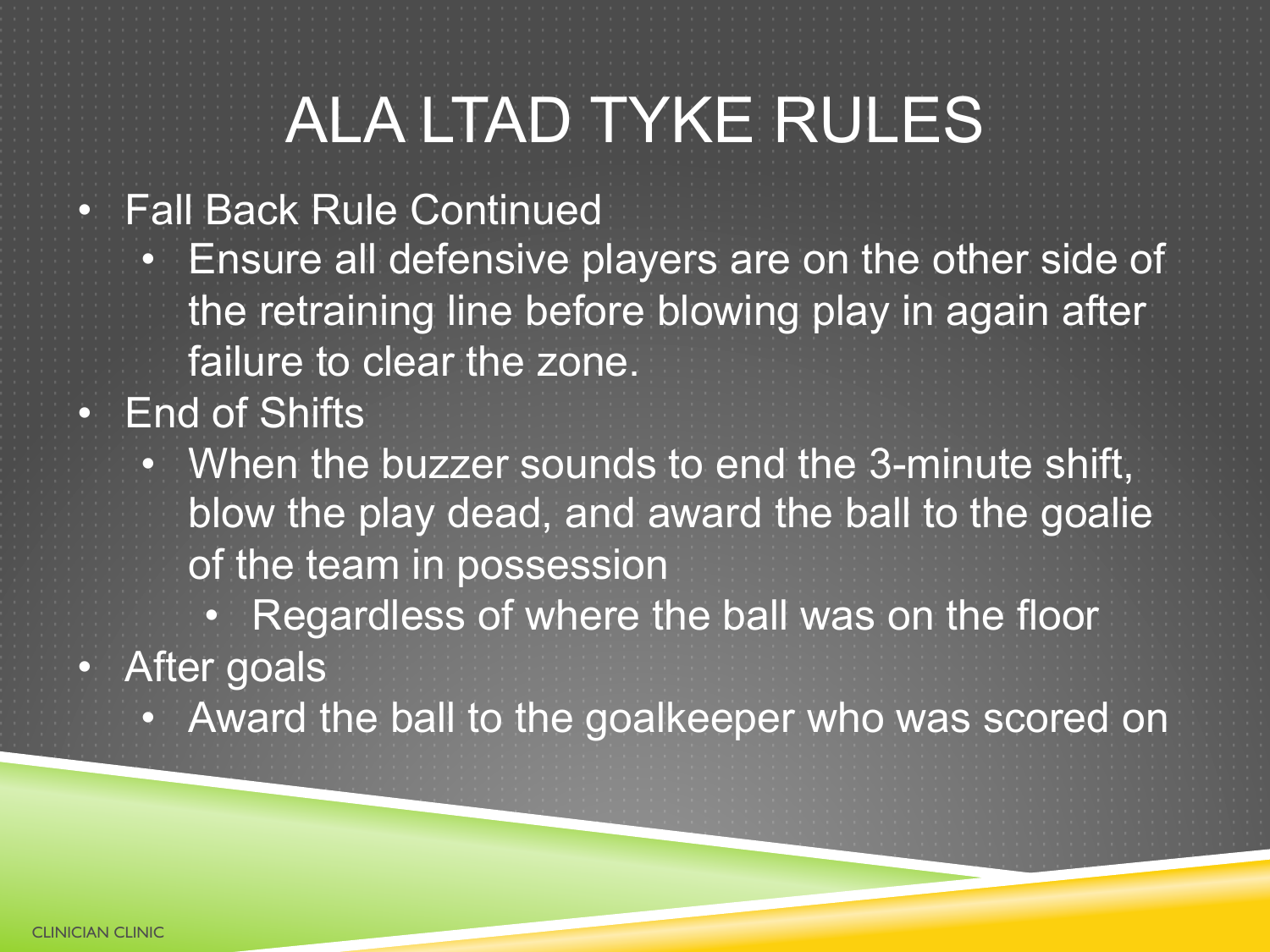## ALA LTAD NOVICE BOYS RULES

- 4x4 CLA Approved Nets • Contact
	- Full contact
- Fall back rule applies
- Time Allotment:
	- 5 minute warm-up
	- 3 x 15 minute straight-time periods
		- Clock stops for team and referee timeouts
	- 2 minute break between periods
- Time Served Penalties in Effect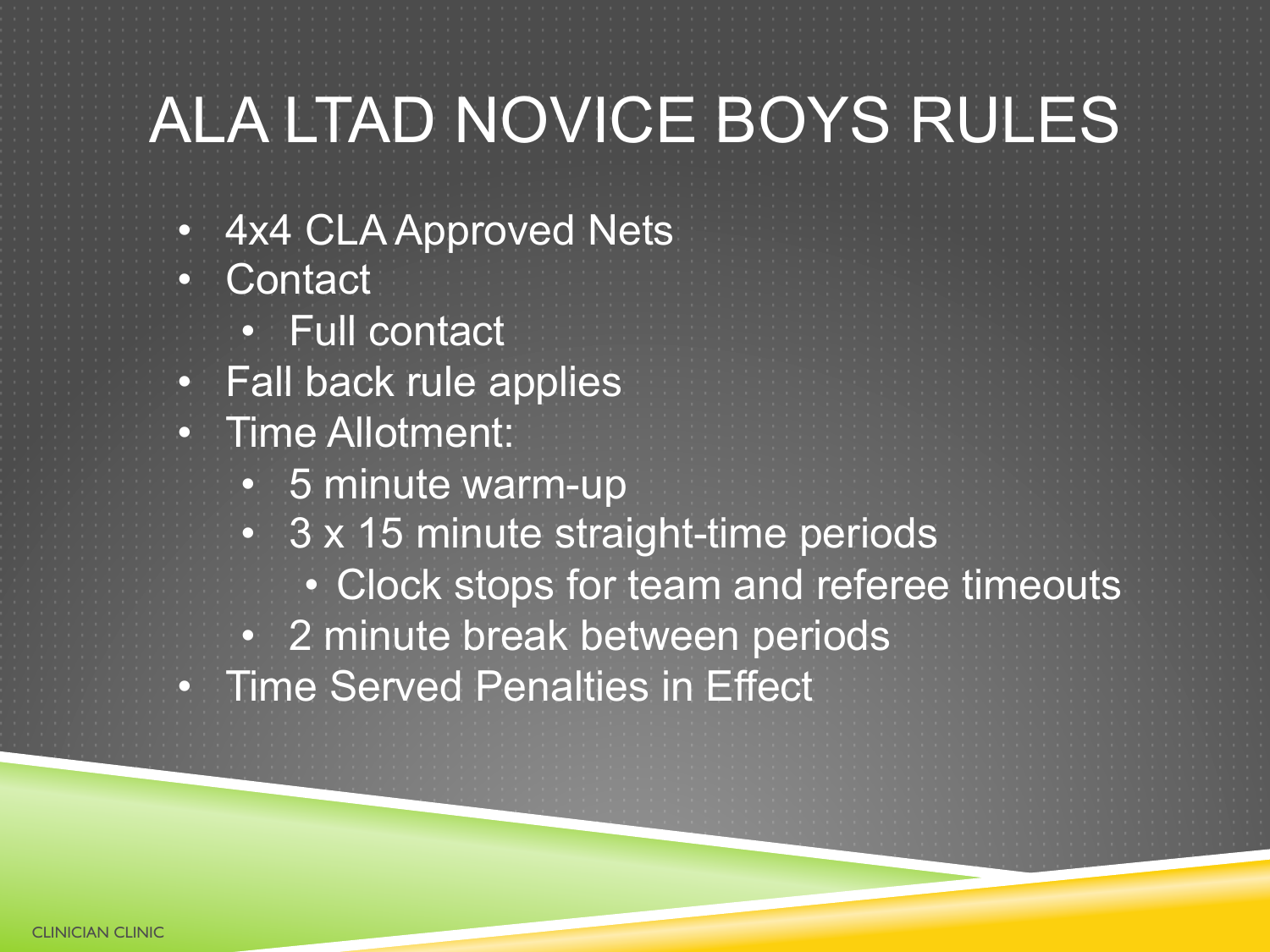## ALA LTAD NOVICE GIRLS RULES

#### • Contact

- No body checking
- Equal pressure
- Stick placed on ball carrier
	- Cannot make them stumble, fall or go off balance
	- Assess Unnecessary Roughness or Cross-Checking if this occurs
- 4x4 CLA Approved Nets
- Fall back rule applies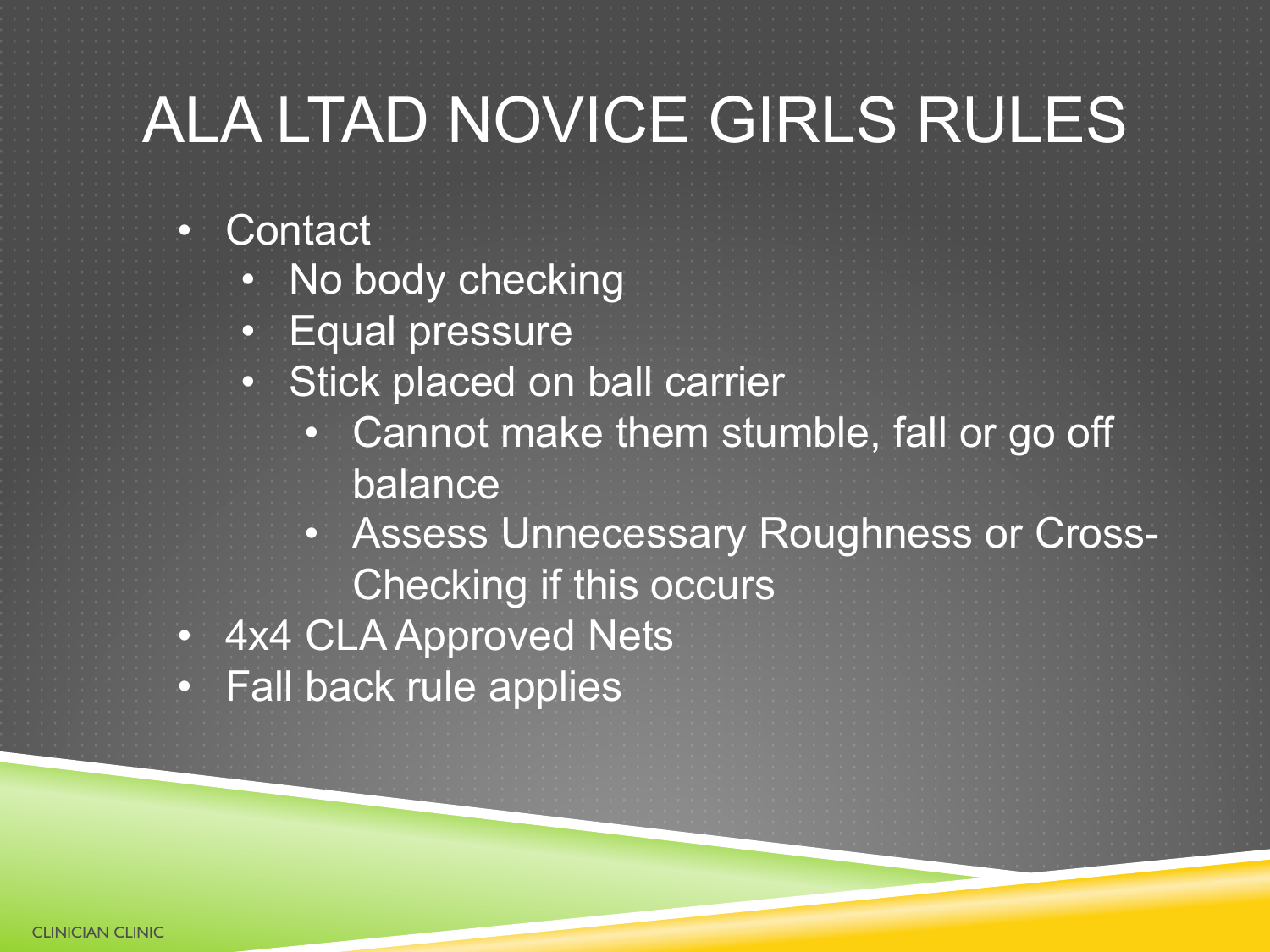## ALA LTAD NOVICE GIRLS RULES

- Time Allotment:
	- 5 minute warm-up
	- 3 x 15 minute straight time periods
	- 2 minute break between periods
- Time Served Penalties in Effect